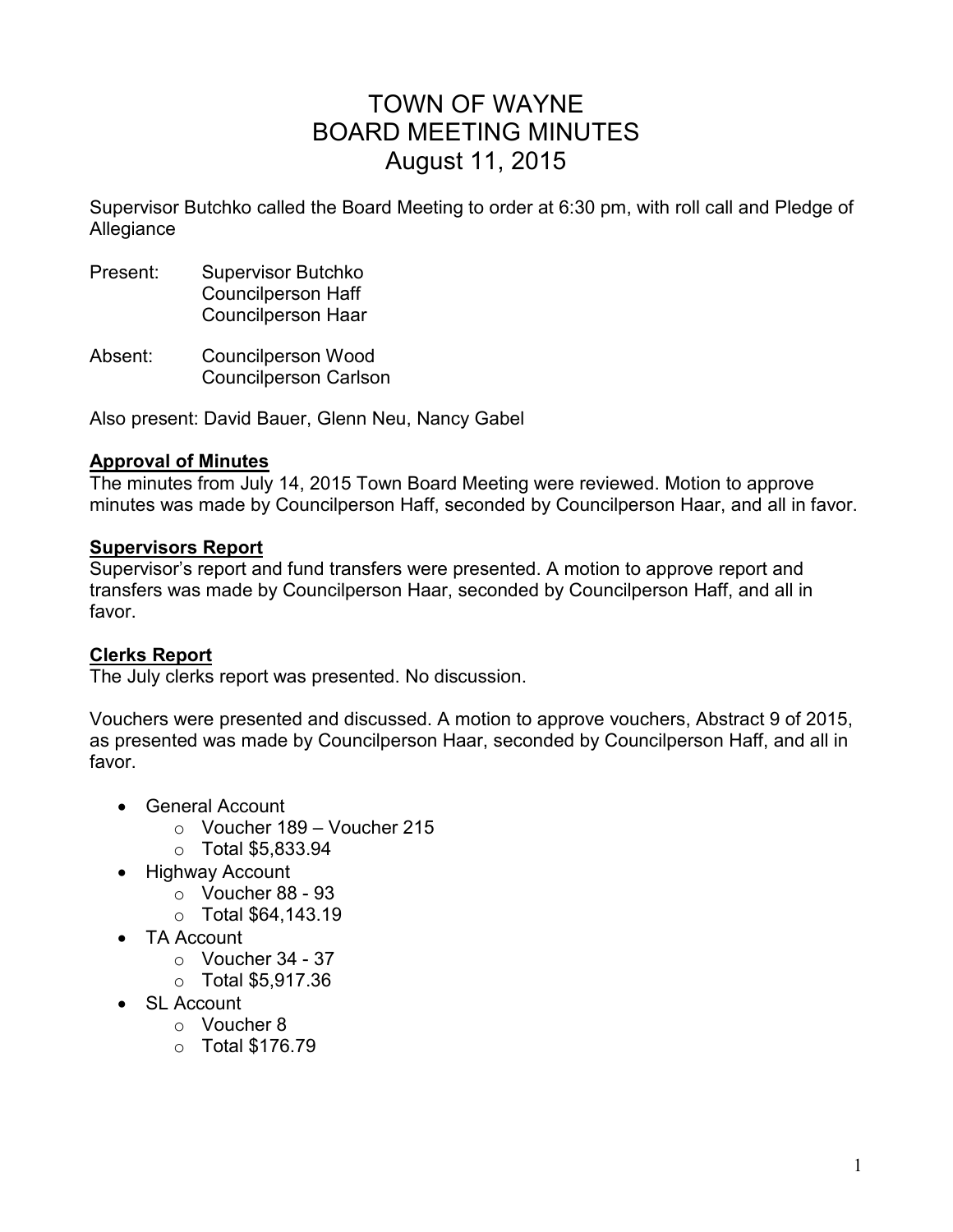Three sealed bids came in for the new Highway truck. They are:

- West Herr 2016 Ford \$38,594.00
- Cappellino  $2015$  Chevy  $$40,991.00$
- Simmons Rockwell 2016 Chevy \$41,766.50

The Highway Superintendent will review the bids and the specs of each bid and make a recommendation to the board of which bid best meets the specs.

#### **Legal**

No Report.

#### **Justice Report**

Report reviewed as submitted. No discussion.

A motion to authorize funds to send the justice to a conference was made by Councilperson Haar, seconded by Councilperson Haff, and all in favor.

#### **Highway Superintendent Report**

Journal presented and discussed.

#### **Property Assessor Report**

No Report.

#### **Code & Zoning Officer**

Review of report as submitted. No discussion.

There are 2 properties in the Sylvan Beach area that are currently being demolished.

#### **Planning Board**

Last Board minutes were reviewed as submitted. Members of the Planning Board and the Supervisor will be meeting with the possible planning consultant regarding the proposed LUR next week.

The hydro plant project team will review the letter from the Public Service Commission to Senator O'Mara, and present their recommendations to the Board next month.

#### **Watershed**

Report Reviewed. No discussion.

#### **Dog Control Officer**

No Report.

#### **History Group**

Report reviewed. No discussion.

#### **Web Site**

Report reviewed. No discussion